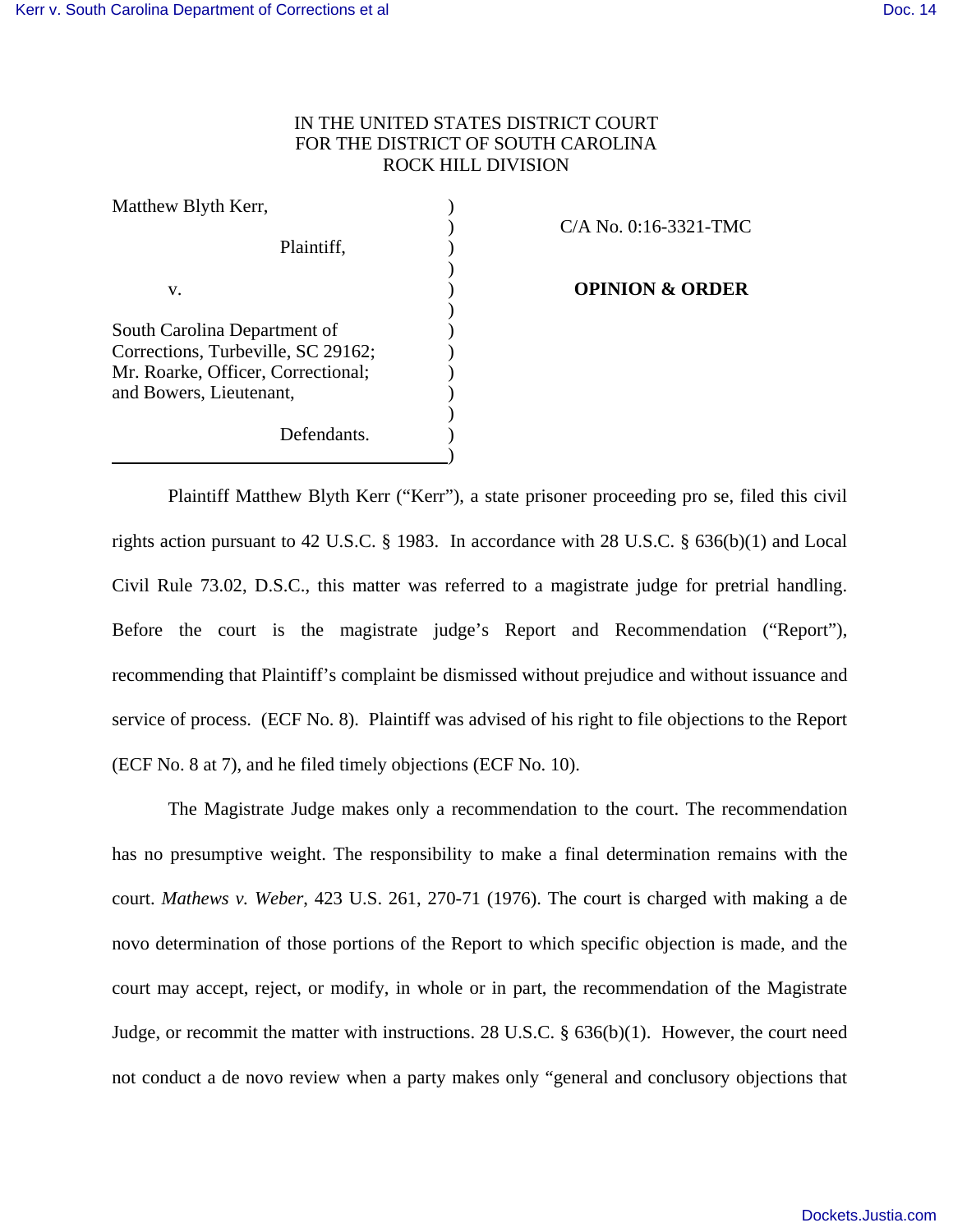do not direct the court to a specific error in the magistrate's proposed findings and recommendations." *Orpiano v. Johnson*, 687 F.2d 44, 47 (4th Cir. 1982). In the absence of a timely filed, specific objection, the Magistrate Judge's conclusions are reviewed only for clear error. *See Diamond v. Colonial Life & Accident Ins. Co.*, 416 F.3d 310, 315 (4th Cir. 2005).

In his Complaint, Plaintiff alleges his personal belongings were stolen from a locker while he was working in the kitchen. (ECF No. 1 at 5-6, Compl. at 5-6). Plaintiff is suing Defendants Officer Roarke and Lt. Bowers for allegedly failing to conduct a proper investigation into the theft and failing to question inmates who were seen with "bags of stuff." (ECF No. 1-1 at 3-4). In her Report, the magistrate judge finds Plaintiff has failed to state a claim and recommends that this action be dismissed without prejudice. Specifically, the magistrate judge finds Plaintiff has stated only a negligent deprivation of property and he has not alleged any intentional conduct against the named Defendants. (Report at 5). Further, she recommends that Defendant State of South Carolina should be dismissed based on Eleventh Amendment immunity. (Report at 5).

In his objections, Plaintiff contends that Defendants allowed the theft to occur and they are liable under the "hand of one, hand of all" accomplice theory. (Objections at 2). "Under the 'hand of one is the hand of all' theory, one who joins with another to accomplish an illegal purpose is liable criminally for everything done by his confederate incidental to the execution of the common design and purpose." *State v. Mattison,* 697 S.E.2d 578, 584 (S.C. 2010) (quoting *State v. Condrey*, 562 S.E.2d 320, 324 (S.C.Ct.App. 2002). First, this is not a criminal action, and thus the "hand of one, hand of all" accomplice liability theory is inapplicable. Moreover, "[i]n order for an individual to be liable under § 1983, it must be 'affirmatively shown that the official charged acted *personally* in deprivation of the plaintiff's rights.' " *Wright v. Collins*, 766 F.2d 841 (4th Cir. 1985) (citation omitted) (emphasis added). *See Johnson v. Cnty. of Greenville*, C/A No.